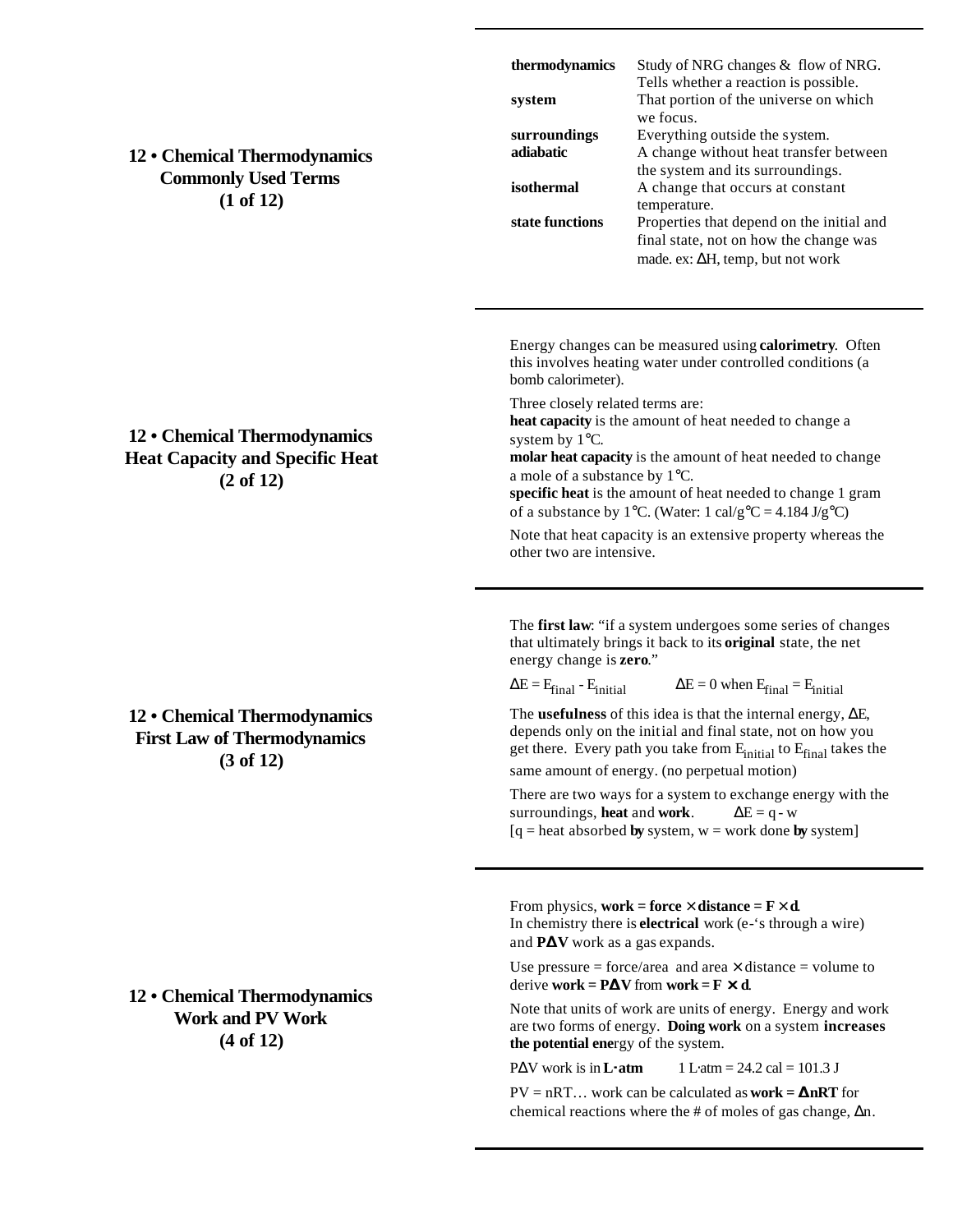## **12 • Chemical Thermodynamics Work is NOT a State Function (It depends on HOW you do the work.) (5 of 12)**

## Q: Gas in a piston at a pressure of 10 atm is allowed to expand from 1 L to 10 L. How much work done?

A: It depends on the resisting force. If it expands against 0 atm pressure, PΔV = 0 atm × 9 L = **0 L×at**m Expanding against 1 atm pressure,  $V_{final}$  is 10 L

PΔV = 1 atm × 9 L = **9 L×atm** Expanding in **two** steps, first, against 2 atm,  $V_{final} = 5 L$ 

 $P\Delta V = 2 \times 4$  L = 8 L atm then in a second step against 1 atm,  $V_{final} = 10 L$ 

 $PAV = 1 \times 5$  L = 5 L atm... Total = 13 Lxatm

From the PΔV work example, you can see that the more steps (and smaller increments) you use to get the work from the system, the more work you can get.

There is an upper limit to how much work can be derived from any system. That maximum work is called the Gibb's Free Energy, ΔG.

The theoretical maximum work can be achieved if the steps are so small that they can go either way, if they are **reversible**.

If a chemical reaction occurs in a **closed** container  $\mathbf{D}\mathbf{V} = \mathbf{0}$ and so **PDV** work = 0. **DE** = q - w becomes **DE** = q. In a system at **constant pressure** (a common situation) the energy change involves both heat (q) & work (PΔV). **DE** =  $q \cdot P$ **DV** [P $\Delta V$  = work done BY the system] or  $q = \mathbf{DE} + \mathbf{P}\mathbf{D}\mathbf{V}$  q at constant pressure is called  $\mathbf{D}\mathbf{H}$ .  $DF = DE + PDV$  or  $DE = DH - PDV$ 

The work ( $P\Delta V$ ) is generally insignificant unless the # of moles of **gas** ( $\Delta n = n_{\text{final}} - n_{\text{initial}}$ ) is changing. **PDV = DnRT** Recall that if  $\Delta n$  is negative (# moles decreasing) work is negative (work is being done ON the system).

If several reactions add up to give an overall reaction, the **DH's** of the reactions will add up to the overall **DH**.

**Standard Heats of Formation**, **DH<sup>f</sup> °**, are useful for this purpose. This is the energy involved in making a mole of a substance from its elements at 25°C and 1 atm pressure.

This law is often written as:

$$
\text{DH}^{\bullet}_{\text{reaction}} = \text{S} \text{DH}_{\text{f}}^{\bullet}_{\text{products}} \cdot \text{S} \text{DH}_{\text{f}}^{\bullet}_{\text{reactants}}
$$

**Note:**  $\Delta H_f^{\circ}$  for elements is 0.

If you are NOT using heats of formation, you need to write out the equations to see how they combine.

## **12 • Chemical Thermodynamics Reversible Processes (6 of 12)**

**12 • Chemical Thermodynamics DH = DE + PDV (7 of 12)**

**12 • Chemical Thermodynamics Hess's Law of Heat Summation (8 of 12)**